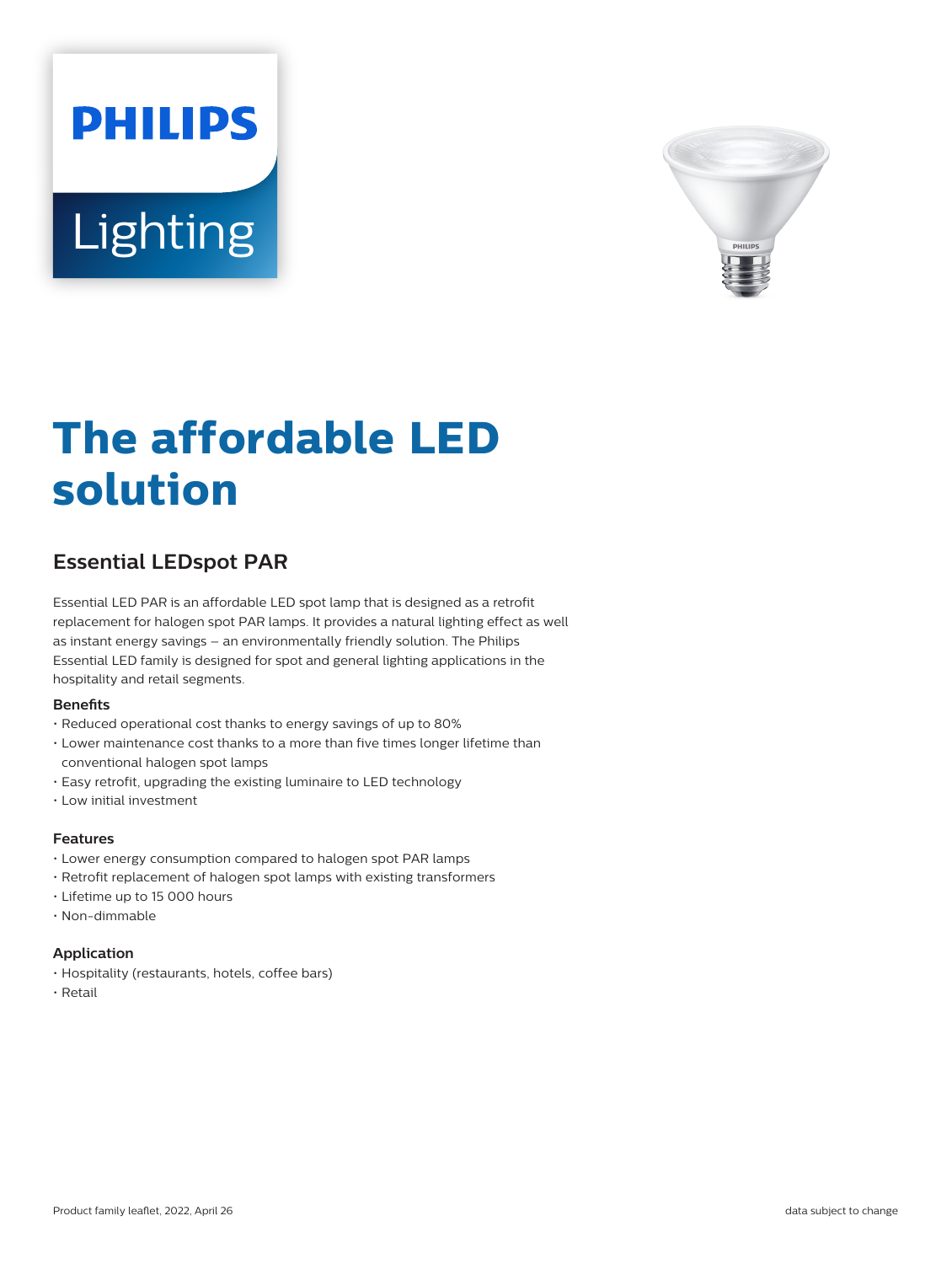### **Essential LEDspot PAR**

#### **Versions**



**Dimensional drawing**





**Accent Diagrams**



**LEDspots Corepro 9W PAR38 E27 827 25D-LA2**

| Product                            |        |        |
|------------------------------------|--------|--------|
| Essential LED 10-80W PAR38 827 25D | 122 mm | 134 mm |